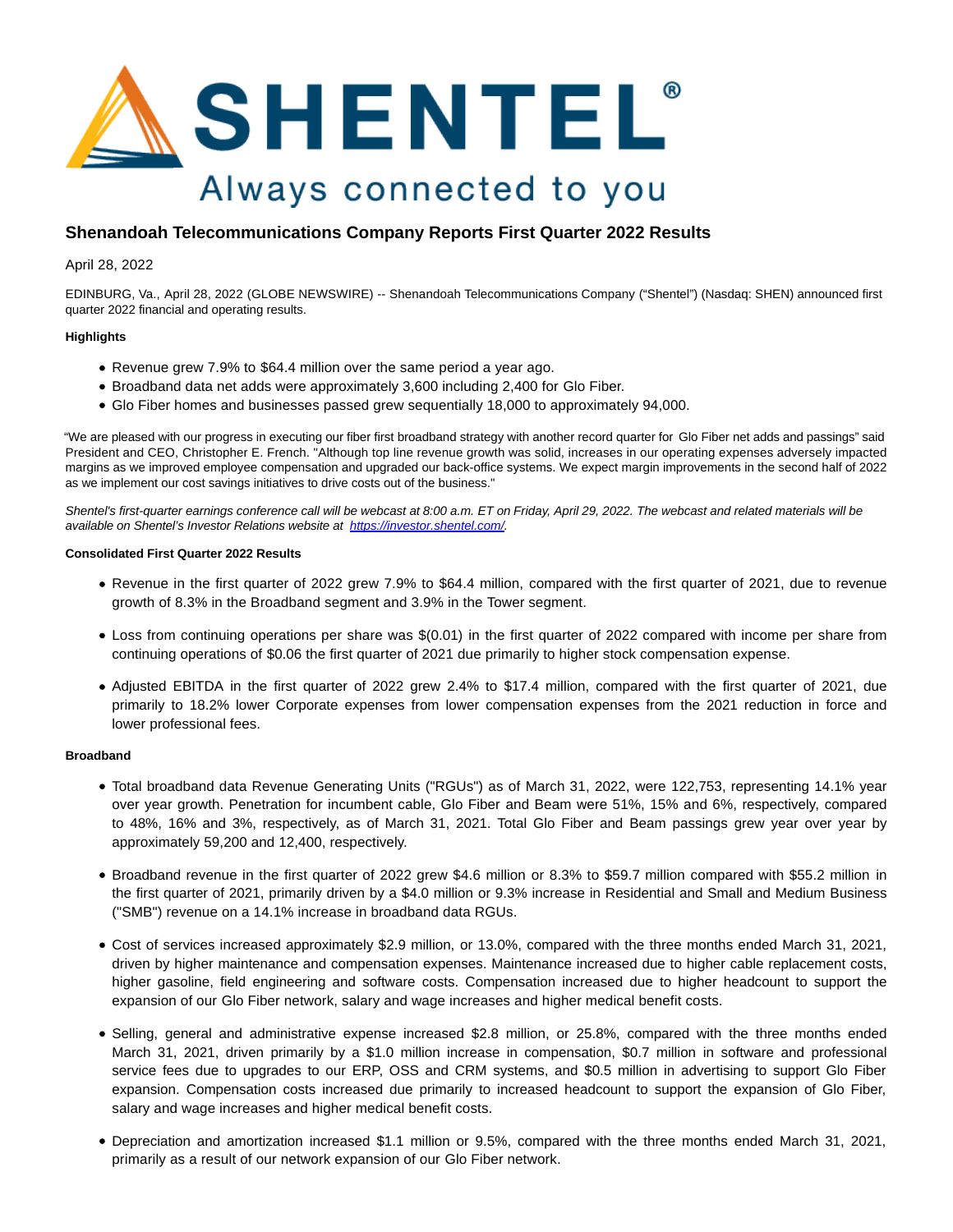- Broadband Operating income in the first quarter of 2022 was \$8.2 million, compared to \$10.3 million in the first quarter of 2021.
- Broadband Adjusted EBITDA in the first quarter of 2022 decreased 5.4% to \$21.1 million, compared with \$22.3 million for the first quarter of 2021.

#### **Tower**

- Tower revenue in the first quarter of 2022 increased 3.9% to \$4.8 million compared with the first quarter of 2021. Tenants increased 5.6% to 468 partially offset by 3.6% decline in average lease revenue per tenant.
- Tower operating income in the first quarter of 2022 was \$2.8 million, compared to \$2.7 million in the first quarter of 2021.
- Tower Adjusted EBITDA in the first quarter of 2022 was consistent with the first quarter of 2021 at \$3.2 million for both periods.

### **Other Information**

- As of March 31, 2022 our cash and cash equivalents totaled \$54.0 million and the availability under our revolving line of credit and delay draw term loans were \$400.0 million, for total available liquidity of \$454.0 million.
- Capital expenditures were \$45.7 million for the three months ended March 31, 2022 compared with \$39.5 million in the comparable 2021 period. The \$6.2 million increase in capital expenditures was primarily due to higher spending in the Broadband segment driven by the expansion of our Glo Fiber network.

#### **Conference Call and Webcast**

Teleconference Information:

Date: April 29, 2022 Time: 8:00 A.M. (ET) Dial in number: 1-888-695-7639

Password: 2869853

Audio webcast[: http://investor.shentel.com/](https://www.globenewswire.com/Tracker?data=iVGER0HNEwr3MbE46brJieaucZgpcbZ4lg6da98QORCLivoT5NP7FHBx_e89QJ2iAKTMAwNLtN5_n8HSi9Ne-K9pjBl8ZCswovg8byr-bUw=)

An audio replay of the call will be available approximately two hours after the call is complete, through May 29, 2022 by calling (855) 859-2056.

#### **About Shenandoah Telecommunications**

Shenandoah Telecommunications Company (Shentel) provides broadband services through its high speed, state-of-the-art cable, fiber optic and fixed wireless networks to customers in the Mid-Atlantic United States. The Company's services include: broadband internet, video, and voice; fiber optic Ethernet, wavelength and leasing; and tower colocation leasing. The Company owns an extensive regional network with over 7,600 route miles of fiber and over 220 macro cellular towers. For more information, please visi[t www.shentel.com.](http://www.shentel.com/)

This release contains forward-looking statements about Shentel regarding, among other things, its business strategy, its prospects and its financial position. These statements can be identified by the use of forward-looking terminology such as "believes," "estimates," "expects," "intends," "may," "will," "should," "could," or "anticipates" or the negative or other variation of these or similar words, or by discussions of strategy or risks and uncertainties. The forward-looking statements are based upon management's beliefs, assumptions and current expectations and may include comments as to Shentel's beliefs and expectations as to future events and trends affecting its business that are necessarily subject to uncertainties, many of which are outside Shentel's control. Although management believes that the expectations reflected in the forward-looking statements are reasonable, forward-looking statements are not, and should not be relied upon as, a guarantee of future performance or results, nor will they necessarily prove to be accurate indications of the times at which such performance or results will be achieved, and actual results may differ materially from those contained in or implied by the forward-looking statements as a result of various factors. A discussion of other factors that may cause actual results to differ from management's projections, forecasts, estimates and expectations is available in Shentel's filings with the Securities and Exchange Commission. Those factors may include natural disasters, pandemics and outbreaks of contagious diseases and other adverse public health developments, such as COVID-19, changes in general economic conditions including high inflation, increases in costs, changes in regulation and other competitive factors. The forward-looking statements included are made only as of the date of the statement. Shentel undertakes no obligation to revise or update such statements to reflect current events or circumstances after the date hereof, or to reflect the occurrence of unanticipated events, except as required by law.

CONTACTS: Shenandoah Telecommunications Company Jim Volk Senior Vice President and Chief Financial Officer 540-984-5168 [Jim.Volk@emp.shentel.com](https://www.globenewswire.com/Tracker?data=W8a93xnPP8FrWocM9Y69fVQboJoQwi4EL3SqT_rYPaQbDHJ1f3T2gM7CEfAcbfSSimddlRgzq3dNRMQ1UvPyse6sgSdqRQFRn1-4aDLaIOs=)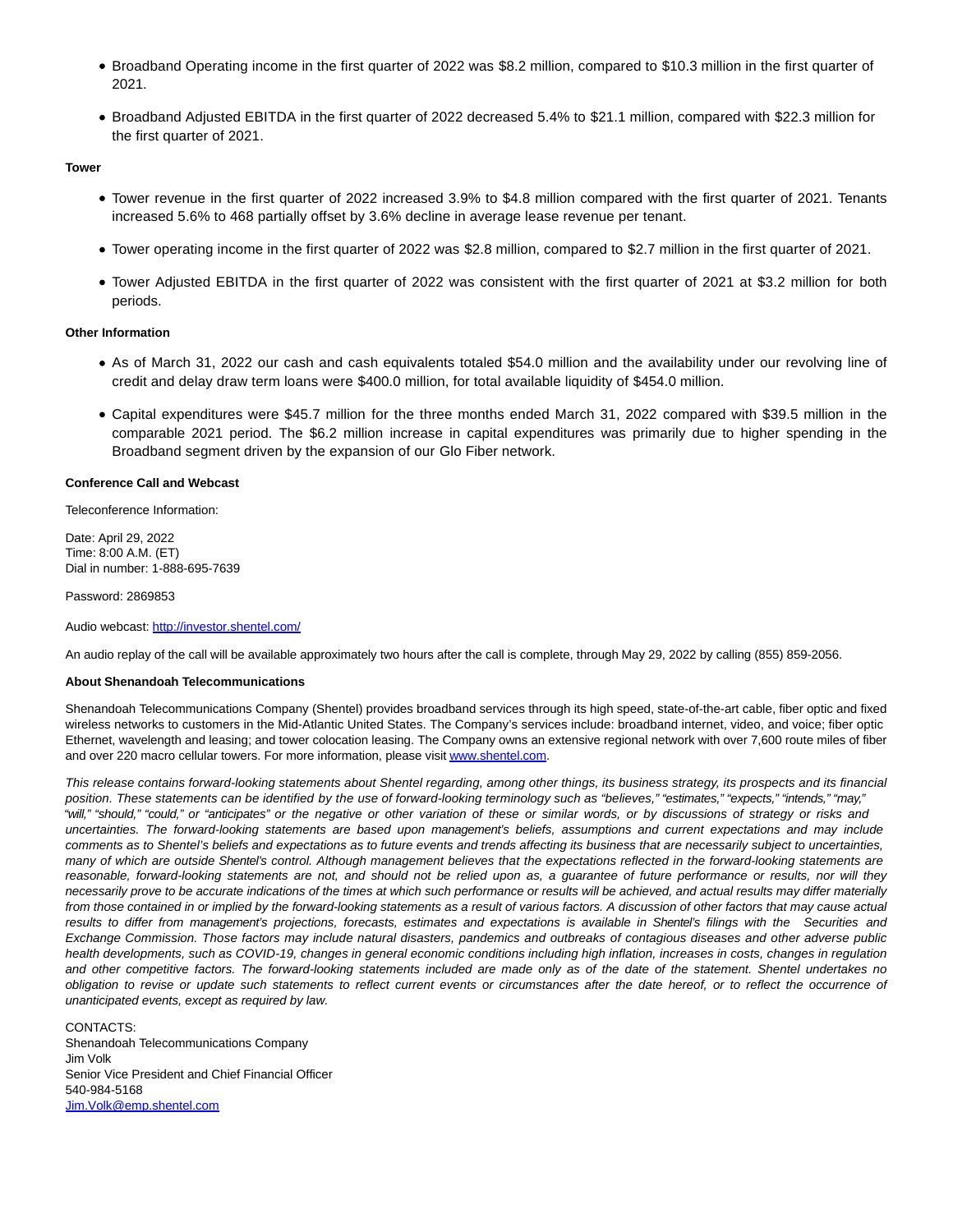## **SHENANDOAH TELECOMMUNICATIONS COMPANY AND SUBSIDIARIES UNAUDITED CONDENSED CONSOLIDATED STATEMENTS OF COMPREHENSIVE INCOME (LOSS)**

| (in thousands, except per share amounts)                     |              | <b>Three Months Ended</b><br>March 31, |        |  |  |  |  |
|--------------------------------------------------------------|--------------|----------------------------------------|--------|--|--|--|--|
|                                                              | 2022         |                                        | 2021   |  |  |  |  |
| Service revenue and other                                    | \$<br>64,414 | \$                                     | 59,691 |  |  |  |  |
| Operating expenses:                                          |              |                                        |        |  |  |  |  |
| Cost of services exclusive of depreciation and amortization  | 26,339       |                                        | 23,424 |  |  |  |  |
| Selling, general and administrative                          | 23,771       |                                        | 20,153 |  |  |  |  |
| Restructuring expense                                        |              |                                        | 618    |  |  |  |  |
| Depreciation and amortization                                | 14,684       |                                        | 13,266 |  |  |  |  |
| Total operating expenses                                     | 64,794       |                                        | 57,461 |  |  |  |  |
| Operating income (loss)                                      | (380)        |                                        | 2,230  |  |  |  |  |
| Other income (expense):                                      |              |                                        |        |  |  |  |  |
| Other income (expense), net                                  | (170)        |                                        | 1,600  |  |  |  |  |
| Income (loss) from continuing operations before income taxes | (550)        |                                        | 3,830  |  |  |  |  |
| Income tax expense                                           | 53           |                                        | 885    |  |  |  |  |
| Income (loss) from continuing operations                     | (603)        |                                        | 2,945  |  |  |  |  |
| Income from discontinued operations, net of tax              |              |                                        | 48,472 |  |  |  |  |
| Net income (loss)                                            | (603)<br>-\$ | \$                                     | 51,417 |  |  |  |  |
| Net income (loss) per share, basic and diluted:              |              |                                        |        |  |  |  |  |
| Basic - Income (loss) from continuing operations             | (0.01)<br>\$ | \$                                     | 0.06   |  |  |  |  |
| Basic - Income from discontinued operations, net of tax      | \$           | \$                                     | 0.97   |  |  |  |  |
| Basic net income (loss) per share                            | \$<br>(0.01) | \$                                     | 1.03   |  |  |  |  |
| Diluted - Income (loss) from continuing operations           | \$<br>(0.01) | \$                                     | 0.06   |  |  |  |  |
| Diluted - Income from discontinued operations, net of tax    | \$           | \$                                     | 0.97   |  |  |  |  |
| Diluted net income (loss) per share                          | \$<br>(0.01) | \$                                     | 1.03   |  |  |  |  |
| Weighted average shares outstanding, basic                   | 50,146       |                                        | 49,947 |  |  |  |  |
| Weighted average shares outstanding, diluted                 | 50,146       |                                        | 50,081 |  |  |  |  |

### **SHENANDOAH TELECOMMUNICATIONS COMPANY AND SUBSIDIARIES UNAUDITED CONDENSED CONSOLIDATED BALANCE SHEETS**

(in thousands)

|                                            | March 31,<br>2022 | December 31,<br>2021 |
|--------------------------------------------|-------------------|----------------------|
| Cash and cash equivalents                  | \$<br>53,981      | 84,344<br>\$         |
| Other current assets                       | 72,129            | 82,023               |
| Total current assets                       | 126,110           | 166,367              |
| Investments                                | 13,284            | 13,661               |
| Property, plant and equipment, net         | 581,541           | 554,162              |
| Intangible assets, net and goodwill        | 89,633            | 89,831               |
| Operating lease right-of-use assets        | 57,130            | 56,414               |
| Deferred charges and other assets, net     | 15,553            | 10,298               |
| Total assets                               | 883,251           | 890,733<br>\$        |
| Total current liabilities                  | 57,058            | 67,290               |
| Total other long-term liabilities          | 181,864           | 181,168              |
| Total shareholders' equity                 | 644,329           | 642,275              |
| Total liabilities and shareholders' equity | \$<br>883,251     | \$<br>890,733        |

**SHENANDOAH TELECOMMUNICATIONS COMPANY AND SUBSIDIARIES UNAUDITED CONDENSED CONSOLIDATED STATEMENTS OF CASH FLOWS**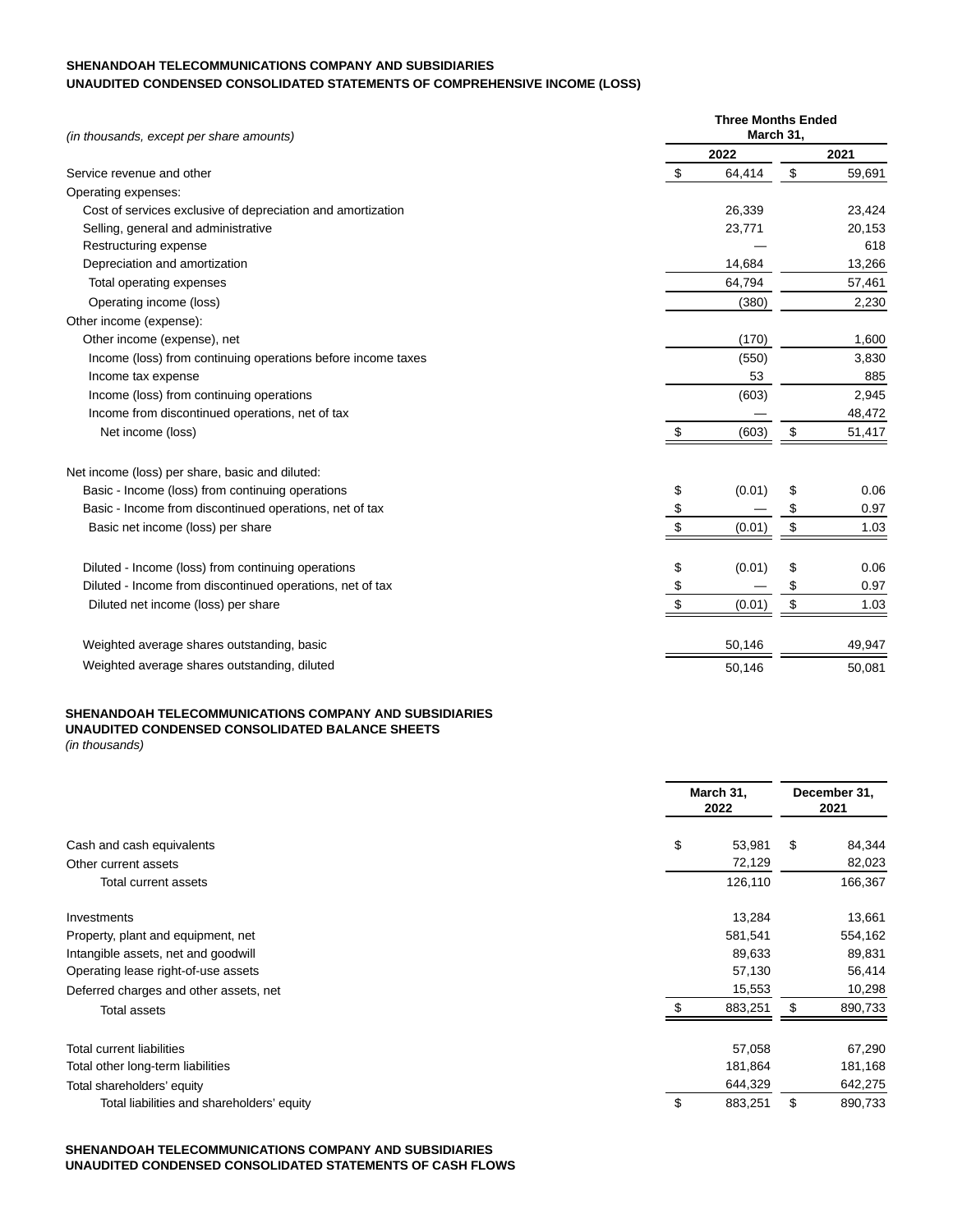|                                                                                          | <b>Three Months Ended</b><br>March 31, |           |    |           |
|------------------------------------------------------------------------------------------|----------------------------------------|-----------|----|-----------|
|                                                                                          |                                        | 2022      |    | 2021      |
| Cash flows from operating activities:                                                    |                                        |           |    |           |
| Net income (loss)                                                                        | \$                                     | (603)     | \$ | 51,417    |
| Income from discontinued operations, net of tax                                          |                                        |           |    | 48,472    |
| Income (loss) from continuing operations                                                 |                                        | (603)     |    | 2,945     |
| Adjustments to reconcile net income (loss) to net cash provided by operating activities: |                                        |           |    |           |
| Depreciation and amortization                                                            |                                        | 14,684    |    | 13,266    |
| Stock based compensation expense, net of amount capitalized                              |                                        | 3,143     |    | 642       |
| Deferred income taxes                                                                    |                                        | (349)     |    |           |
| Other, net                                                                               |                                        | 1,017     |    | (202)     |
| Changes in assets and liabilities:                                                       |                                        |           |    |           |
| Accounts receivable                                                                      |                                        | 5,890     |    | 1,861     |
| Current income taxes                                                                     |                                        | 459       |    | 885       |
| Operating lease assets and liabilities, net                                              |                                        | 80        |    | (260)     |
| Other assets                                                                             |                                        | (1, 365)  |    | (5,683)   |
| Accounts payable                                                                         |                                        | (4, 130)  |    | (281)     |
| Other deferrals and accruals                                                             |                                        | (2,760)   |    | (4,037)   |
| Net cash provided by operating activities - continuing operations                        |                                        | 16,066    |    | 9,136     |
| Net cash provided by operating activities - discontinued operations                      |                                        |           |    | 75,530    |
| Net cash provided by operating activities                                                |                                        | 16,066    |    | 84,666    |
| Cash flows from investing activities:                                                    |                                        |           |    |           |
| Capital expenditures                                                                     |                                        | (45, 693) |    | (39, 482) |
| Proceeds from sale of assets and other                                                   |                                        | 86        |    | 14        |
| Net cash used in investing activities - continuing operations                            |                                        | (45, 607) |    | (39, 468) |
| Net cash used in investing activities - discontinued operations                          |                                        |           |    | (882)     |
| Net cash used in investing activities                                                    |                                        | (45,607)  |    | (40,350)  |
| Cash flows from financing activities:                                                    |                                        |           |    |           |
| Taxes paid for equity award issuances                                                    |                                        | (603)     |    | (1,486)   |
| Payments for financing arrangements and other                                            |                                        | (219)     |    | (496)     |
| Net cash used in financing activities - continuing operations                            |                                        | (822)     |    | (1,982)   |
| Net cash used in financing activities - discontinued operations                          |                                        |           |    | (8,549)   |
| Net cash used in financing activities                                                    |                                        | (822)     |    | (10, 531) |
| Net increase (decrease) in cash and cash equivalents                                     |                                        | (30, 363) |    | 33,785    |
| Cash and cash equivalents, beginning of period                                           |                                        | 84,344    |    | 195,397   |
| Cash and cash equivalents, end of period                                                 | \$                                     | 53,981    | \$ | 229,182   |

#### **Non-GAAP Financial Measures Adjusted EBITDA**

The Company defines Adjusted EBITDA as net income (loss) from continuing operations calculated in accordance with GAAP, adjusted for the impact of depreciation and amortization, other income (expense), net, interest income, interest expense, income tax expense (benefit), stock compensation expense, transaction costs related to acquisition and disposition events (including professional advisory fees, integration costs, and related compensatory matters), restructuring expense, tax on equity award vesting and exercise events, and other non-comparable items. A reconciliation of net income (loss) from continuing operations, which is the most directly comparable GAAP financial measure, to Adjusted EBITDA is provided below herein.

Adjusted EBITDA margin is the Company's calculation of Adjusted EBITDA, divided by revenue calculated in accordance with GAAP.

The Company uses Adjusted EBITDA and Adjusted EBITDA margin as supplemental measures of performance to evaluate operating effectiveness and assess its ability to increase revenues while controlling expense growth and the scalability of the Company's business growth strategy. The Company believes that the exclusion of the expense and income items eliminated in calculating Adjusted EBITDA and Adjusted EBITDA margin provides management and investors a useful measure for period-to-period comparisons of the Company's core operating results by excluding items that are not comparable across reporting periods or that do not otherwise relate to the Company's ongoing operations. Accordingly, the Company believes that Adjusted EBITDA and Adjusted EBITDA margin provide useful information to investors and others in understanding and evaluating the Company's operating results. However, use of Adjusted EBITDA and Adjusted EBITDA margin as analytical tools has limitations, and investors and others should not consider them in isolation or as substitutes for analysis of our financial results as reported under GAAP. In addition, other companies may calculate Adjusted EBITDA and Adjusted EBITDA margin or similarly titled measures differently, which may reduce their usefulness as comparative measures.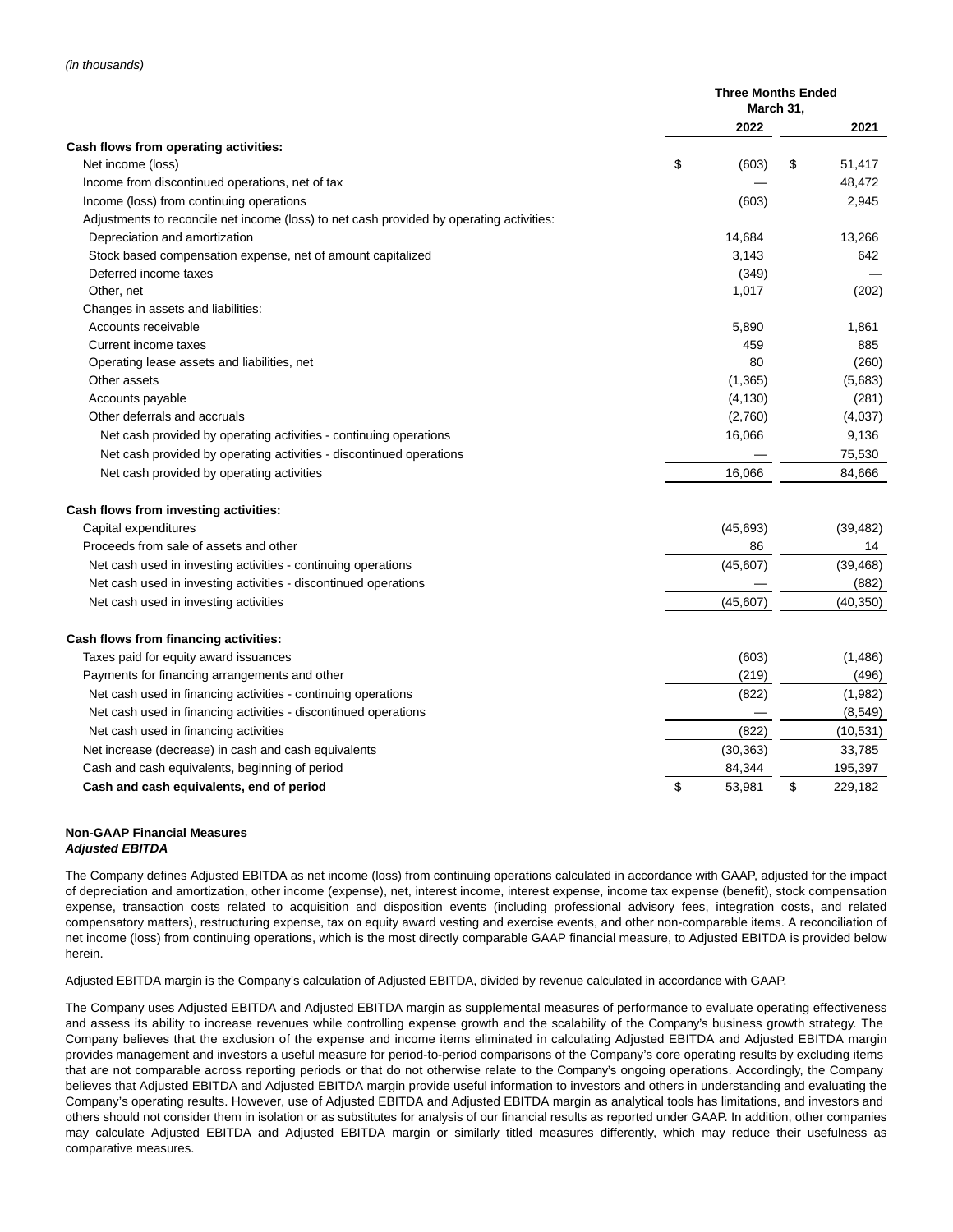## **Three Months Ended March 31, 2022**

| (in thousands)                               | <b>Broadband</b><br><b>Tower</b> |    |       |   | Corporate &<br><b>Eliminations</b> |                     |        |
|----------------------------------------------|----------------------------------|----|-------|---|------------------------------------|---------------------|--------|
|                                              |                                  |    |       |   |                                    | <b>Consolidated</b> |        |
| Net income (loss) from continuing operations | \$<br>8,127                      | \$ | 2.753 | S | (11, 483)                          | \$                  | (603)  |
| Depreciation and amortization                | 12,876                           |    | 484   |   | 1,324                              |                     | 14,684 |
| Other income, net                            | 54                               |    |       |   | 116                                |                     | 170    |
| Income tax (benefit)                         |                                  |    |       |   | 53                                 |                     | 53     |
| <b>EBITDA</b>                                | 21,057                           |    | 3,237 |   | (9,990)                            |                     | 14,304 |
| Stock-based compensation                     |                                  |    |       |   | 3.143                              |                     | 3,143  |
| Restructuring charges and other              | 17                               |    |       |   | (81)                               |                     | (64)   |
| <b>Adjusted EBITDA</b>                       | 21,074                           |    | 3,237 |   | (6,928)                            |                     | 17,383 |
|                                              |                                  |    |       |   |                                    |                     |        |
| Adjusted EBITDA margin                       | 35%                              |    | 67%   |   | N/A                                |                     | 27%    |

## **Three Months Ended March 31, 2021**

| (in thousands)                               | <b>Broadband</b><br>Tower |        | Corporate &<br><b>Eliminations</b> |       |    | Consolidated |    |         |
|----------------------------------------------|---------------------------|--------|------------------------------------|-------|----|--------------|----|---------|
| Net income (loss) from continuing operations | \$                        | 10,217 | \$                                 | 2.702 | \$ | (9,974)      | \$ | 2,945   |
| Depreciation and amortization                |                           | 11,761 |                                    | 481   |    | 1.024        |    | 13,266  |
| Other income, net                            |                           | 69     |                                    |       |    | (1,669)      |    | (1,600) |
| Income tax expense                           |                           |        |                                    |       |    | 885          |    | 885     |
| <b>EBITDA</b>                                |                           | 22,047 |                                    | 3,183 |    | (9,734)      |    | 15,496  |
| Stock-based compensation                     |                           |        |                                    |       |    | 642          |    | 642     |
| Restructuring charges and other              |                           | 220    |                                    |       |    | 622          |    | 842     |
| <b>Adjusted EBITDA</b>                       |                           | 22,267 |                                    | 3,183 |    | (8,470)      |    | 16,980  |
| Adjusted EBITDA margin                       |                           | 40%    |                                    | 68%   |    | N/A          |    | 28%     |

## **Segment Results**

## **Three Months Ended March 31, 2022:**

|                                                                      |    |                  |    |       |                     | Corporate & |                     |        |
|----------------------------------------------------------------------|----|------------------|----|-------|---------------------|-------------|---------------------|--------|
| (in thousands)                                                       |    | <b>Broadband</b> |    | Tower | <b>Eliminations</b> |             | <b>Consolidated</b> |        |
| External revenue                                                     |    |                  |    |       |                     |             |                     |        |
| <b>Residential &amp; SMB</b>                                         | \$ | 46,913           | \$ |       | \$                  |             | \$                  | 46,913 |
| <b>Commercial Fiber</b>                                              |    | 9,062            |    |       |                     |             |                     | 9,062  |
| <b>RLEC &amp; Other</b>                                              |    | 3,689            |    |       |                     |             |                     | 3,689  |
| Tower lease                                                          |    |                  |    | 4,746 |                     |             |                     | 4,746  |
| Service revenue and other                                            |    | 59,664           |    | 4,746 |                     |             |                     | 64,410 |
| Revenue for service provided to the discontinued Wireless operations |    | 50               |    | 101   |                     | (147)       |                     | 4      |
| Total revenue                                                        |    | 59,714           |    | 4,847 |                     | (147)       |                     | 64,414 |
| Operating expenses                                                   |    |                  |    |       |                     |             |                     |        |
| Cost of services                                                     |    | 25,168           |    | 1,292 |                     | (121)       |                     | 26,339 |
| Selling, general and administrative                                  |    | 13,489           |    | 318   |                     | 9,964       |                     | 23,771 |
| Depreciation and amortization                                        |    | 12,876           |    | 484   |                     | 1,324       |                     | 14,684 |
| Total operating expenses                                             |    | 51,533           |    | 2,094 |                     | 11,167      |                     | 64,794 |
| Operating income (loss)                                              | \$ | 8,181            | \$ | 2,753 | \$                  | (11, 314)   | \$                  | (380)  |

# **Three Months Ended March 31, 2021:**

| (in thousands)                                            |    | <b>Broadband</b> |    | <b>Tower</b>      |   | Corporate &<br><b>Eliminations</b> |   | Consolidated |  |
|-----------------------------------------------------------|----|------------------|----|-------------------|---|------------------------------------|---|--------------|--|
| External revenue                                          |    |                  |    |                   |   |                                    |   |              |  |
| <b>Residential &amp; SMB</b>                              | \$ | 42.930           | \$ | $\hspace{0.05cm}$ | ъ |                                    | S | 42,930       |  |
| <b>Commercial Fiber</b>                                   |    | 6.385            |    |                   |   |                                    |   | 6,385        |  |
| <b>RLEC &amp; Other</b>                                   |    | 3.631            |    |                   |   |                                    |   | 3,631        |  |
| Tower lease                                               |    |                  |    | 2,150             |   |                                    |   | 2,150        |  |
| Service revenue and other                                 |    | 52,946           |    | 2.150             |   |                                    |   | 55,096       |  |
| Revenue for service provided to the discontinued Wireless |    |                  |    |                   |   |                                    |   |              |  |
| operations                                                |    | 2,208            |    | 2,515             |   | (128)                              |   | 4,595        |  |
| Total revenue                                             |    | 55,154           |    | 4,665             |   | (128)                              |   | 59,691       |  |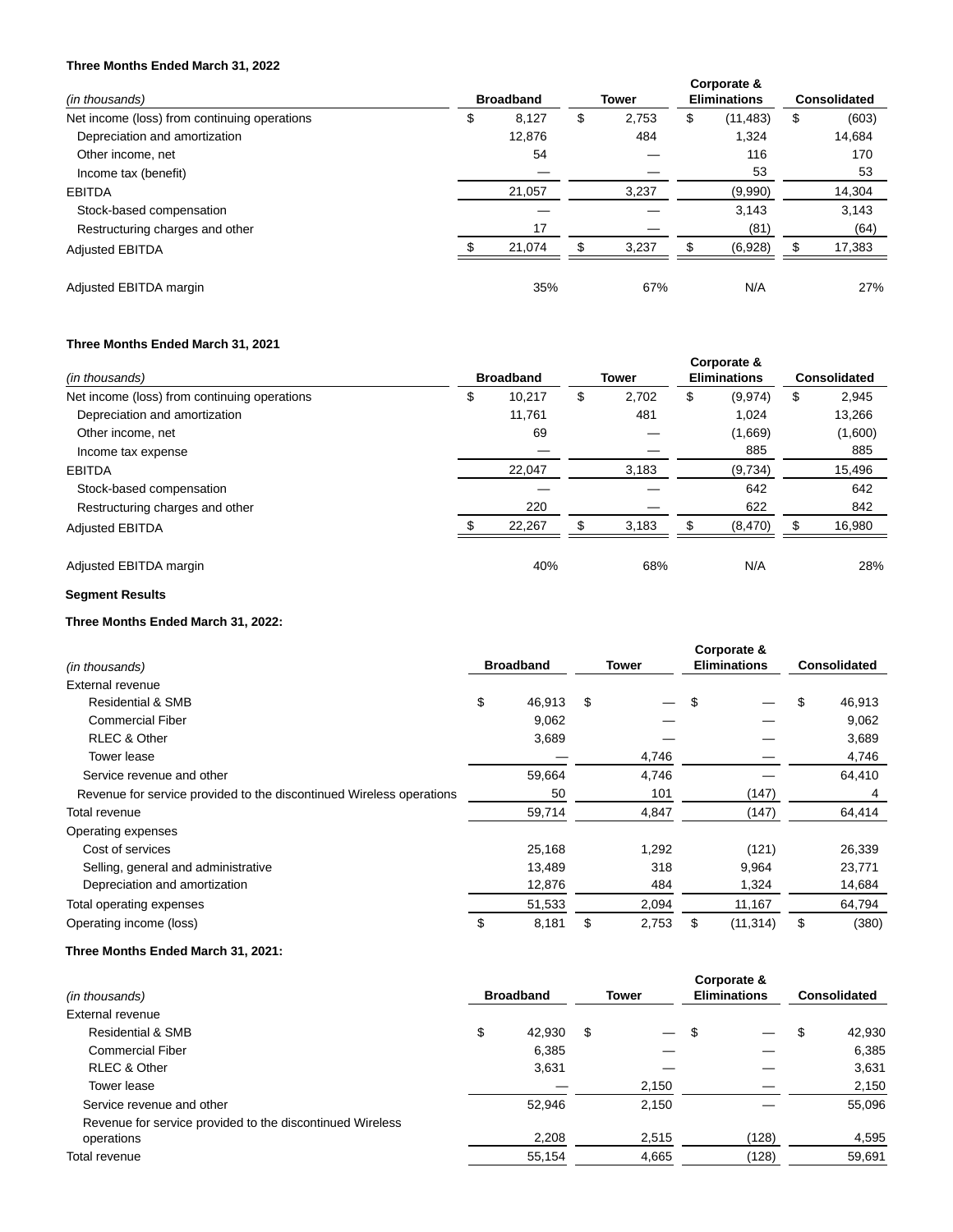| Operating expenses                  |        |       |          |        |
|-------------------------------------|--------|-------|----------|--------|
| Cost of services                    | 22,277 | 1.248 | (101)    | 23,424 |
| Selling, general and administrative | 10.725 | 234   | 9.194    | 20,153 |
| Restructuring expense               | 105    |       | 513      | 618    |
| Depreciation and amortization       | 11.761 | 481   | 1.024    | 13,266 |
| Total operating expenses            | 44.868 | 1.963 | 10.630   | 57.461 |
| Operating income (loss)             | 10.286 | 2,702 | (10,758) | 2,230  |

### **Supplemental Information**

## **Broadband Operating Statistics**

|                                                       | March 31,<br>2022 | March 31,<br>2021 |
|-------------------------------------------------------|-------------------|-------------------|
| Broadband homes and businesses passed (1)             | 332,720           | 259,891           |
| Incumbent Cable                                       | 211,442           | 210,210           |
| Glo Fiber                                             | 93,611            | 34,441            |
| Beam                                                  | 27,667            | 15,240            |
| Broadband customer relationships (2)                  | 119,026           | 115,921           |
| Residential & Small and Medium Business ("SMB") RGUs: |                   |                   |
| <b>Broadband Data</b>                                 | 122,753           | 107,569           |
| <b>Incumbent Cable</b>                                | 107,291           | 101,576           |
| Glo Fiber                                             | 13,783            | 5,524             |
| Beam                                                  | 1,679             | 469               |
| Video                                                 | 49,163            | 51,989            |
| Voice                                                 | 36,042            | 33,322            |
| Total Residential & SMB RGUs (excludes RLEC)          | 207,958           | 192,880           |
| Residential & SMB Penetration (3)                     |                   |                   |
| <b>Broadband Data</b>                                 | 36.9%             | 41.4%             |
| Incumbent Cable                                       | 50.7%             | 48.3%             |
| Glo Fiber                                             | 14.7%             | 16.0%             |
| Beam                                                  | 6.1%              | 3.1%              |
| Video                                                 | 14.8%             | 20.0%             |
| Voice                                                 | 12.5%             | 14.6%             |
| Fiber route miles                                     | 7,611             | 6,888             |
| Total fiber miles (4)                                 | 564,097           | 407,710           |

(1) Homes and businesses are considered passed ("passings") if we can connect them to our network without further extending the distribution system. Passings is an estimate based upon the best available information. Passings will vary among video, broadband data and voice services.

(2) Customer relationships represent the number of billed customers who receive at least one of our services.

\_\_\_\_\_\_\_\_\_\_\_\_\_\_\_\_\_\_\_\_\_\_\_\_\_\_\_\_\_\_\_\_\_\_\_\_\_\_\_\_\_\_\_\_\_\_\_\_\_\_\_\_\_\_

(3) Penetration is calculated by dividing the number of users by the number of passings or available homes, as appropriate.

(4) Total fiber miles are measured by taking the number of fiber strands in a cable and multiplying that number by the route distance. For example, a 10 mile route with 144 fiber strands would equal 1,440 fiber miles.

#### **Broadband - Residential and SMB ARPU**

|                                     | <b>Three Months Ended</b><br>March 31, |        |    |        |  |  |  |  |
|-------------------------------------|----------------------------------------|--------|----|--------|--|--|--|--|
|                                     |                                        | 2022   |    | 2021   |  |  |  |  |
| <b>Residential and SMB Revenue:</b> |                                        |        |    |        |  |  |  |  |
| <b>Broadband</b>                    | \$                                     | 28,994 | \$ | 24,585 |  |  |  |  |
| <b>Incumbent Cable</b>              |                                        | 25,863 |    | 23,465 |  |  |  |  |
| Glo Fiber                           |                                        | 2,786  |    | 1,068  |  |  |  |  |
| Beam                                |                                        | 345    |    | 52     |  |  |  |  |
| Video                               |                                        | 15,341 |    | 15,652 |  |  |  |  |
| Voice                               |                                        | 2,916  |    | 2,899  |  |  |  |  |
| Discounts and adjustments           |                                        | (338)  |    | (206)  |  |  |  |  |